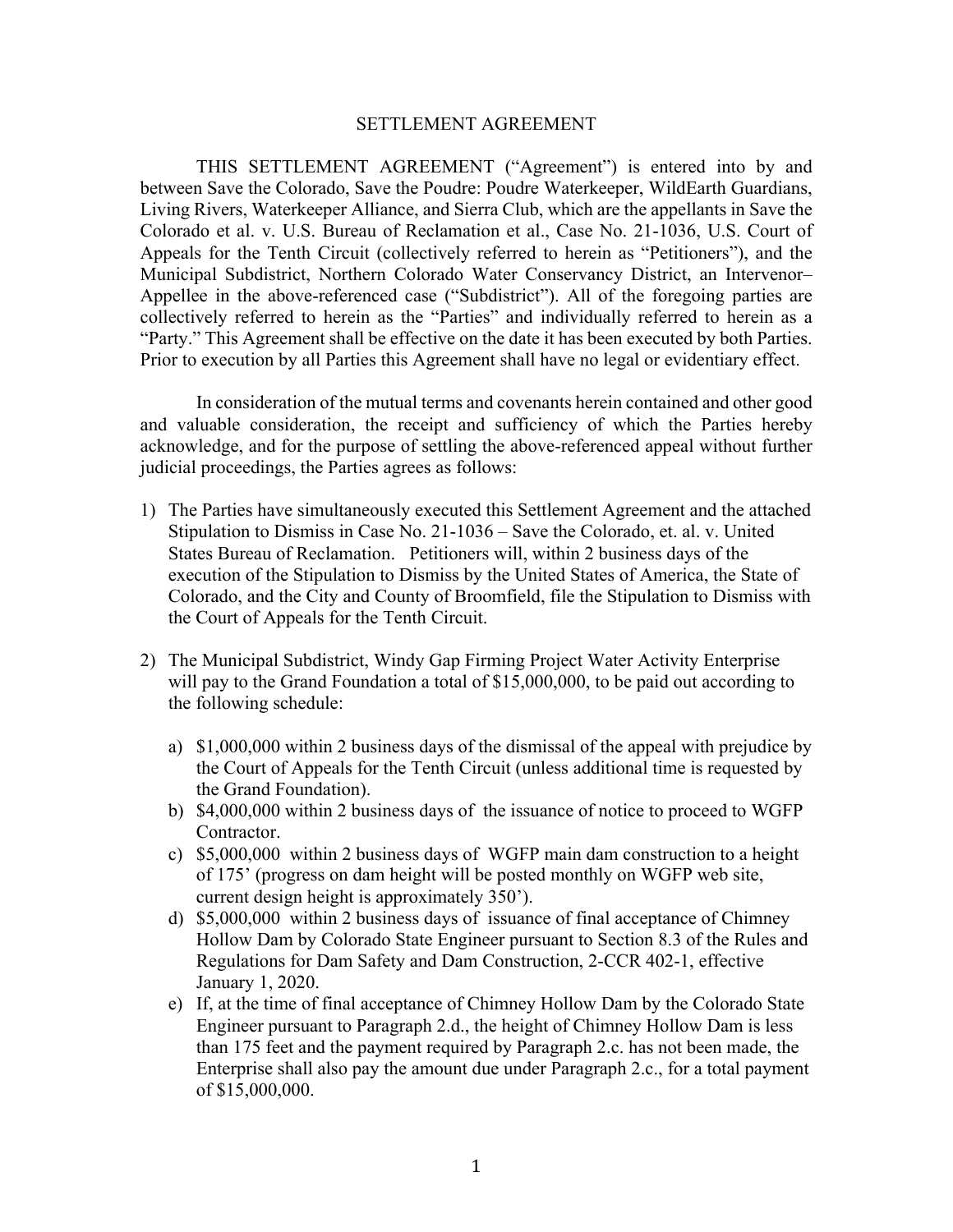- 3) Funds paid to the Grand Foundation will be used for the design, construction and maintenance of projects to improve a) aquatic habitat, b) riparian habitat, or c) water quality in Grand Lake, Shadow Mountain Reservoir, Granby Reservoir, the Colorado River from Granby Reservoir to its confluence with the Williams Fork River, or the Fraser River between the Town of Winter Park and Windy Gap Reservoir, with priority given to projects that address impacts caused by the Windy Gap Project and Windy Gap Firming Project.
- 4) The funds will be held by the Grand Foundation in a Donor Advised Fund. Distributions of money from the fund, for the purposes specified in paragraph 3, shall be overseen by a committee composed of six members, which shall meet at least once every year. Petitioners (excluding the Sierra Club) shall select three of the committee members, and three shall be selected by the Municipal Subdistrict, Windy Gap Firming Project Water Activity Enterprise. Any distribution of funds shall require the approval of at least 4 members of the committee. In the event that any member of the committee is no longer able to serve, either Petitioners (excluding the Sierra Club) or the Municipal Subdistrict shall select a replacement, maintaining the 3-3 balance on the committee. Any funds that have not been spent in accordance with this paragraph 5 years after the last payment pursuant to Paragraph 2 shall be allocated by the Grand Foundation for the purposes identified in Paragraph 3.
- 5) The Obligations of the Municipal Subdistrict, Windy Gap Firming Project Water Activity Enterprise to pay the amounts due in Paragraph 2 shall be a contractual obligation that may be enforced by the Grand Foundation or by any petitioner. This enforcement shall be limited to the payment of money or the timing of such payments, and shall not address distribution of money from the fund at the Grand Foundation.
- 6) Petitioners agree to not challenge the validity of the Records of Decision for the Windy Gap Firming Project in a judicial or administrative forum, specifically the Record of Decision of the United States Army Corps of Engineers for the Windy Gap Firming Project dated May 16, 2017 or the Record of Decision of the United States Bureau of Reclamation dated December 19, 2014 for the 2014 Contract for the Introduction, Storage, Conveyance, Exchange, Substitution, and Delivery of Water for Municipal Subdistrict, Northern Colorado Water Conservancy District, Colorado-Big Thompson Project, Colorado. If the Subdistrict believes that any of Petitioners have breached their Obligations under this paragraph, the Subdistrict shall provide notice of the alleged breach to Petitioner's counsel, and Petitioners shall have two weeks to cure the alleged breach. Enforcement of Petitioner's Obligations under this paragraph shall be limited to performance of the Obligations and shall not include money damages.
- 7) The Parties agree that each Party shall bear its own costs and fees associated with Case No. 21-1036.